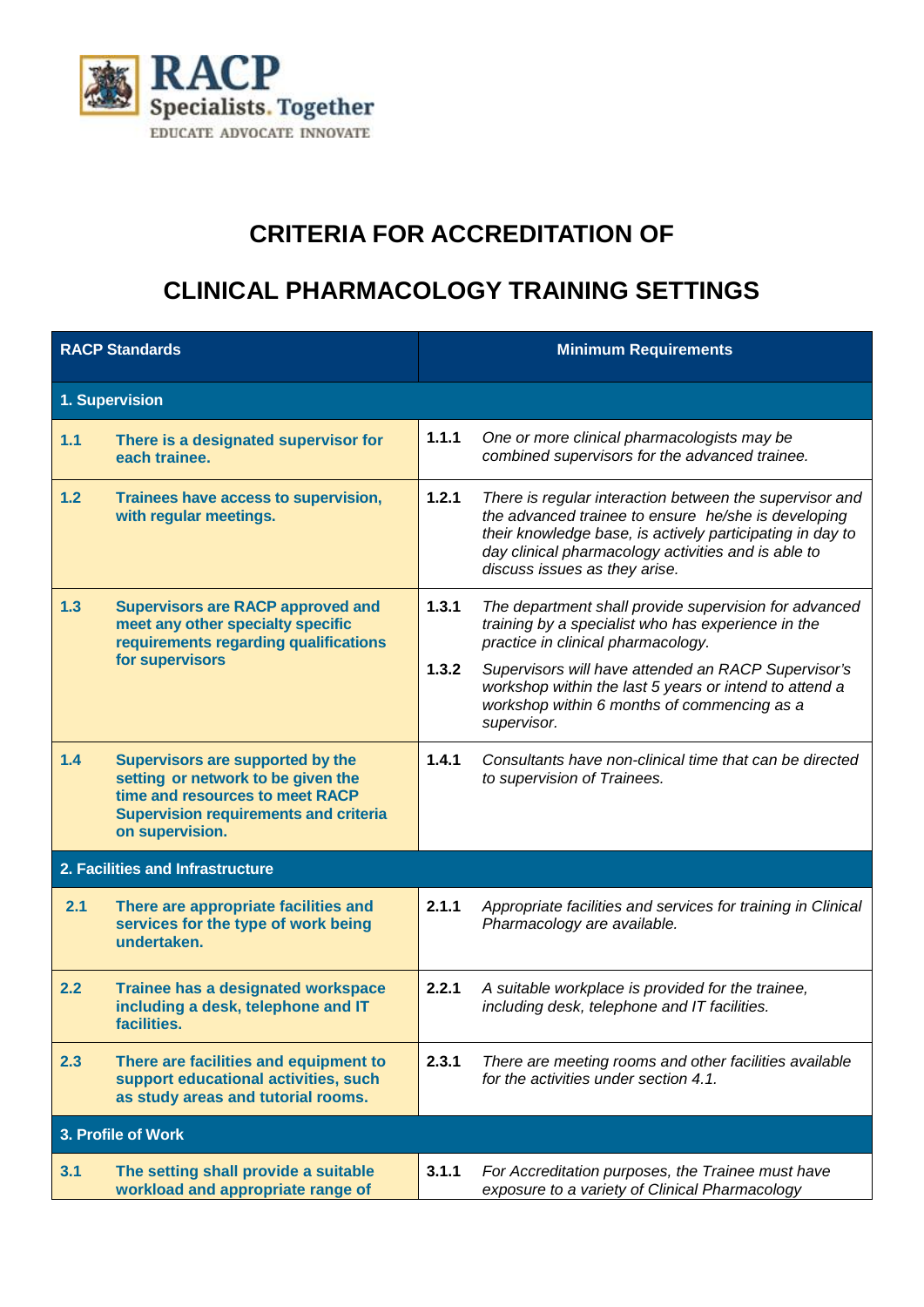

| <b>RACP Standards</b>                                                                                                                                                                    | <b>Minimum Requirements</b>                                                                                                                                                                                                                                                           |  |  |  |  |
|------------------------------------------------------------------------------------------------------------------------------------------------------------------------------------------|---------------------------------------------------------------------------------------------------------------------------------------------------------------------------------------------------------------------------------------------------------------------------------------|--|--|--|--|
| work.                                                                                                                                                                                    | environments which may include but is not limited to:                                                                                                                                                                                                                                 |  |  |  |  |
|                                                                                                                                                                                          | Review of all adverse reactions reported in the training<br>$\bullet$<br>setting and assessment of causality.                                                                                                                                                                         |  |  |  |  |
|                                                                                                                                                                                          | Review of blood/plasma drug concentration results<br>$\bullet$<br>(therapeutic drug monitoring) and the provision of<br>advice as appropriate.                                                                                                                                        |  |  |  |  |
|                                                                                                                                                                                          | Design and conduct of clinical trials.                                                                                                                                                                                                                                                |  |  |  |  |
|                                                                                                                                                                                          | Drug utilisation evaluation, particularly of drugs where<br>appropriateness of use is in question.                                                                                                                                                                                    |  |  |  |  |
|                                                                                                                                                                                          | Involvement in Drug Committee activities.                                                                                                                                                                                                                                             |  |  |  |  |
|                                                                                                                                                                                          | The curriculum can be used to help identify activities<br>relevant to training.                                                                                                                                                                                                       |  |  |  |  |
| 3.2<br>Trainees participate in quality and<br>safety activities.                                                                                                                         | 3.2.1<br>The service will involve the trainee in routine quality<br>assurance activities.                                                                                                                                                                                             |  |  |  |  |
| 3.3<br>There is the capacity for project work<br>(including research) and ongoing                                                                                                        | 3.3.1<br>The service shall have, or participate in, an active<br>research program.                                                                                                                                                                                                    |  |  |  |  |
| training.                                                                                                                                                                                | 3.3.2<br>The trainee will be involved in at least one research<br>project during the course of his/her training.                                                                                                                                                                      |  |  |  |  |
|                                                                                                                                                                                          | 3.3.3<br>The service will provide an active program (through<br>meetings, Journal clubs, etc) where trainees will<br>participate in the regular review of research activities.                                                                                                        |  |  |  |  |
| 4. Teaching and Learning                                                                                                                                                                 |                                                                                                                                                                                                                                                                                       |  |  |  |  |
| 4.1<br>There is an established training<br>program or educational activities<br>such as multidisciplinary meetings,                                                                      | 4.1.1<br>The department shall ensure that the advanced<br>Trainee attends regularly scheduled departmental and<br>interdisciplinary meetings.                                                                                                                                         |  |  |  |  |
| academic meetings, rounds, and<br>journal clubs.                                                                                                                                         | The site shall provide the opportunity for the Trainee to<br>4.1.2<br>learn and apply the principles of pharmacokinetics,<br>pharmacodynamics and basic pharmacology                                                                                                                  |  |  |  |  |
| 4.2<br>There are opportunities to attend<br>external education activities as<br>required.                                                                                                | 4.2.1<br>The site shall provide the opportunity for the advanced<br>trainee to attend relevant external education activities<br>as required, such as the Annual Scientific Meeting of<br>the Australasian Society for Clinical and Experimental<br>Pharmacologists and Toxicologists. |  |  |  |  |
|                                                                                                                                                                                          | 4.2.2<br>The site shall provide the opportunity for the advanced<br>trainee to attend national drug evaluation and adverse<br>drug reaction advisory committees as required.                                                                                                          |  |  |  |  |
| 4.3<br>There is access to sources of<br>information, both physical and online,<br>including a medical library or e-library<br>facility appropriately equipped for<br>physician training. | 4.3.1<br>The department shall provide access to a medical<br>library with current textbooks, journals and computer<br>retrieval and search facilities.                                                                                                                                |  |  |  |  |